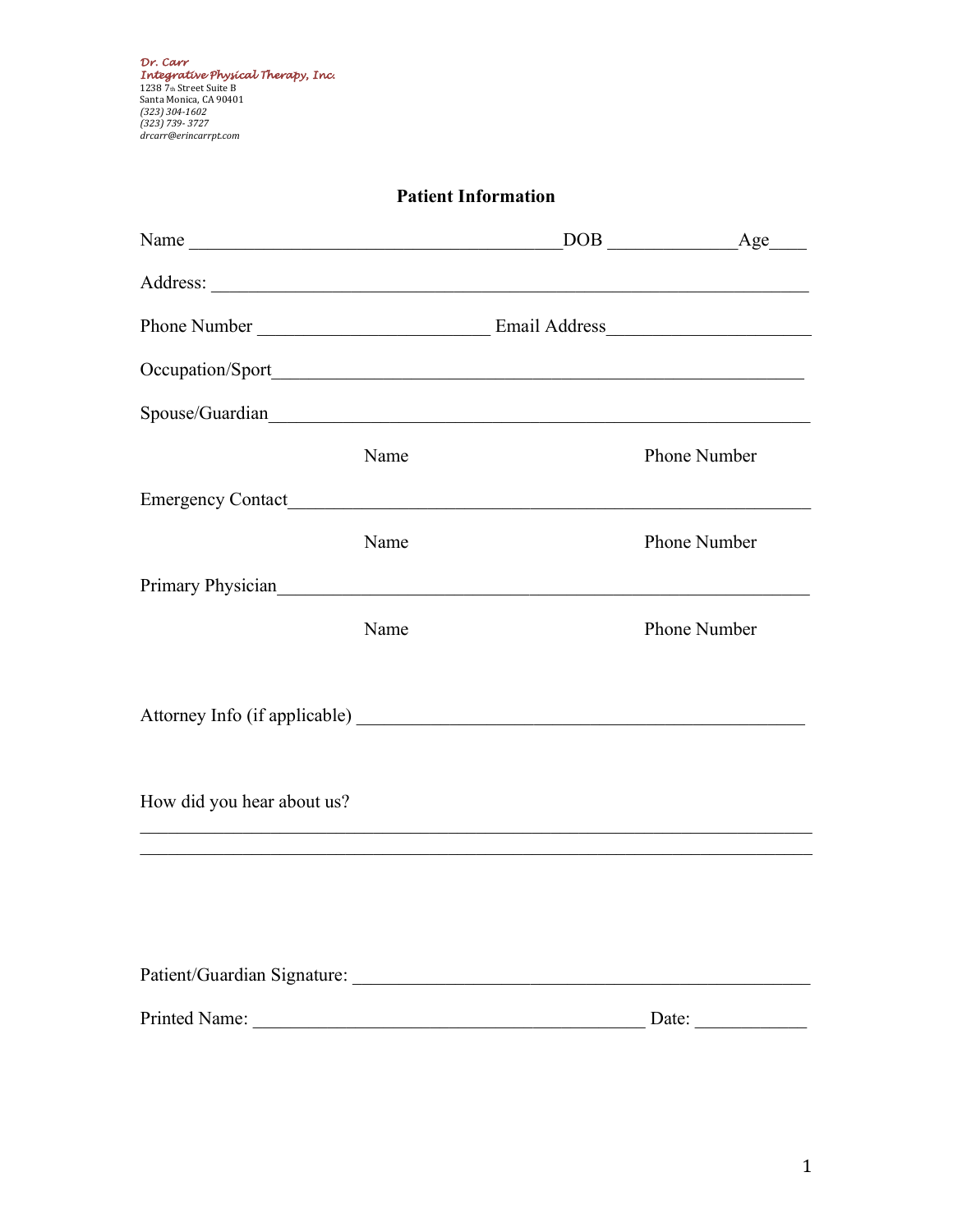## **Health Questionnaire**

This health questionnaire will help in the whole-body evaluation process. An understanding of your medical history will aid in a thorough understanding of your health and its relation to your musculoskeletal system.

After printing this document, please mark with an  $(X)$  on the body chart where you experience your current symptoms. Please indicate on a scale of 0-10, 0 being no pain and 10 being the worst pain your symptoms are currently.



Please circle which of the following symptoms describe your current condition.

| Ache             | Sharp   | Dull     | Numb     | Burning               | Tingling     |
|------------------|---------|----------|----------|-----------------------|--------------|
| Catching         | Popping | Clicking | Shooting | Stiff Loss of Balance |              |
| <b>Throbbing</b> | Weak    | Swollen  | Heavy    | Constant              | Intermittent |

Do you have difficulty with the following activities due to your current condition?

(Circle Yes or No)

| 1. | Sitting              | Yes | No |
|----|----------------------|-----|----|
|    | 2. Standing          | Yes | No |
|    | 3. Sleeping          | Yes | No |
| 4. | Walking              | Yes | No |
|    | 5. Stairs            | Yes | No |
|    | 6. Reaching          | Yes | No |
|    | 7. Carrying          | Yes | No |
|    | 8. Lifting (<br>lbs) | Yes | No |
| 9. | Push/Pull            | Yes | No |
|    | 10. Dressing         | Yes | No |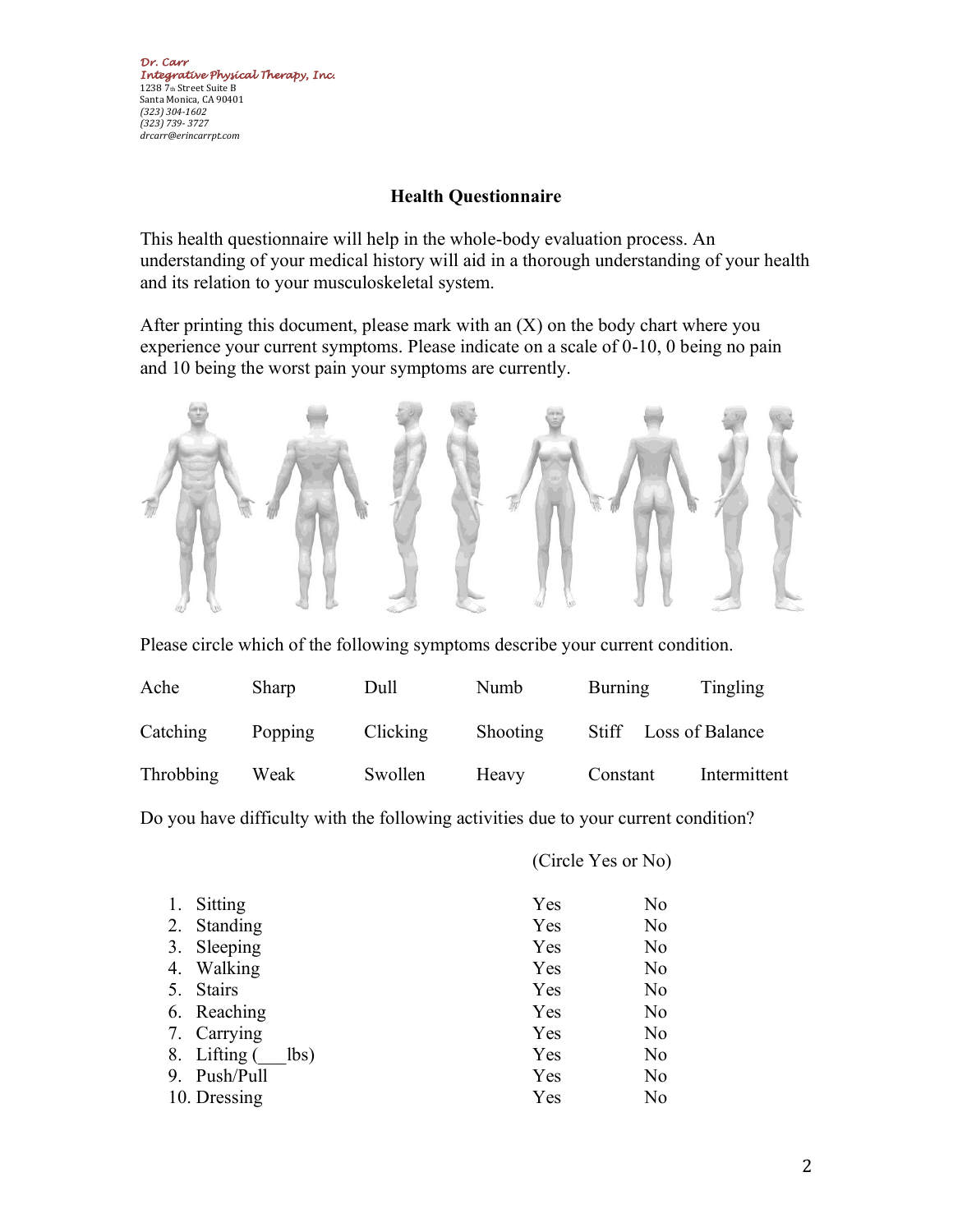*Dr. Carr Integrative Physical Therapy, Inc.*<br>1238 7th Street Suite B<br>Santa Monica, CA 90401<br>*(323) 304-1602<br>(323) 739- 3727<br>drcarr@erincarrpt.com* 

Circle Yes or No if you currently experience any of the following:

| Fever/Chills<br>1.                       | Yes | No             |
|------------------------------------------|-----|----------------|
| 2.<br>Fatigue                            | Yes | N <sub>o</sub> |
| 3.<br>Nausea/Vomiting                    | Yes | No             |
| 4.<br>Headaches                          | Yes | No             |
| 5.<br>Dizziness/lightheadedness          | Yes | N <sub>o</sub> |
| 6.<br>Fainting/loss of consciousness     | Yes | N <sub>o</sub> |
| Double vision<br>7.                      | Yes | N <sub>o</sub> |
| 8.<br>Ringing in the ears                | Yes | No             |
| Difficulty swallowing<br>9.              | Yes | No             |
| 10. High blood pressure                  | Yes | N <sub>o</sub> |
| 11. Low blood pressure                   | Yes | No             |
| 12. Chest pain                           | Yes | N <sub>o</sub> |
| 13. Shortness of breath                  | Yes | N <sub>o</sub> |
| 14. Asthma/wheezing                      | Yes | N <sub>o</sub> |
| 15. Diabetes                             | Yes | N <sub>o</sub> |
| 16. Abdominal cramping                   | Yes | N <sub>o</sub> |
| 17. Ulcers                               | Yes | No             |
| 18. Heartburn                            | Yes | No             |
| 19. Bloating                             | Yes | No             |
| 20. Constipation                         | Yes | N <sub>o</sub> |
| 21. Diarrhea                             | Yes | N <sub>o</sub> |
| 22. Indigestion/GERD                     | Yes | N <sub>o</sub> |
| 23. Loss of appetite                     | Yes | No             |
| 24. Feeling of fullness                  | Yes | No             |
| 25. Difficulty eating fatty/greasy foods | Yes | N <sub>o</sub> |
| 26. Pain with urinating/bowel movement   | Yes | N <sub>o</sub> |
| 27. Urinary frequency                    | Yes | N <sub>o</sub> |
| 28. Urinary tract infection              | Yes | No             |
| 29. Sinus congestion                     | Yes | N <sub>o</sub> |
| 30. PMS                                  | Yes | N <sub>o</sub> |
| 31. Cramping during menstruation         | Yes | N <sub>o</sub> |
| 32. Skin rash/eczema/skin conditions     | Yes | No             |
| 33. Stroke                               | Yes | No             |
| 34. Seizures                             | Yes | No             |
| 35. Headaches                            | Yes | N <sub>o</sub> |
| 36. Sleep disturbed by pain              | Yes | No             |
| 37. Sudden weight loss                   | Yes | No             |
| 38. Fever/Chills                         | Yes | No             |
| 39. Inner thigh/groin numbness           | Yes | No             |
| 40. Recent infection                     | Yes | No             |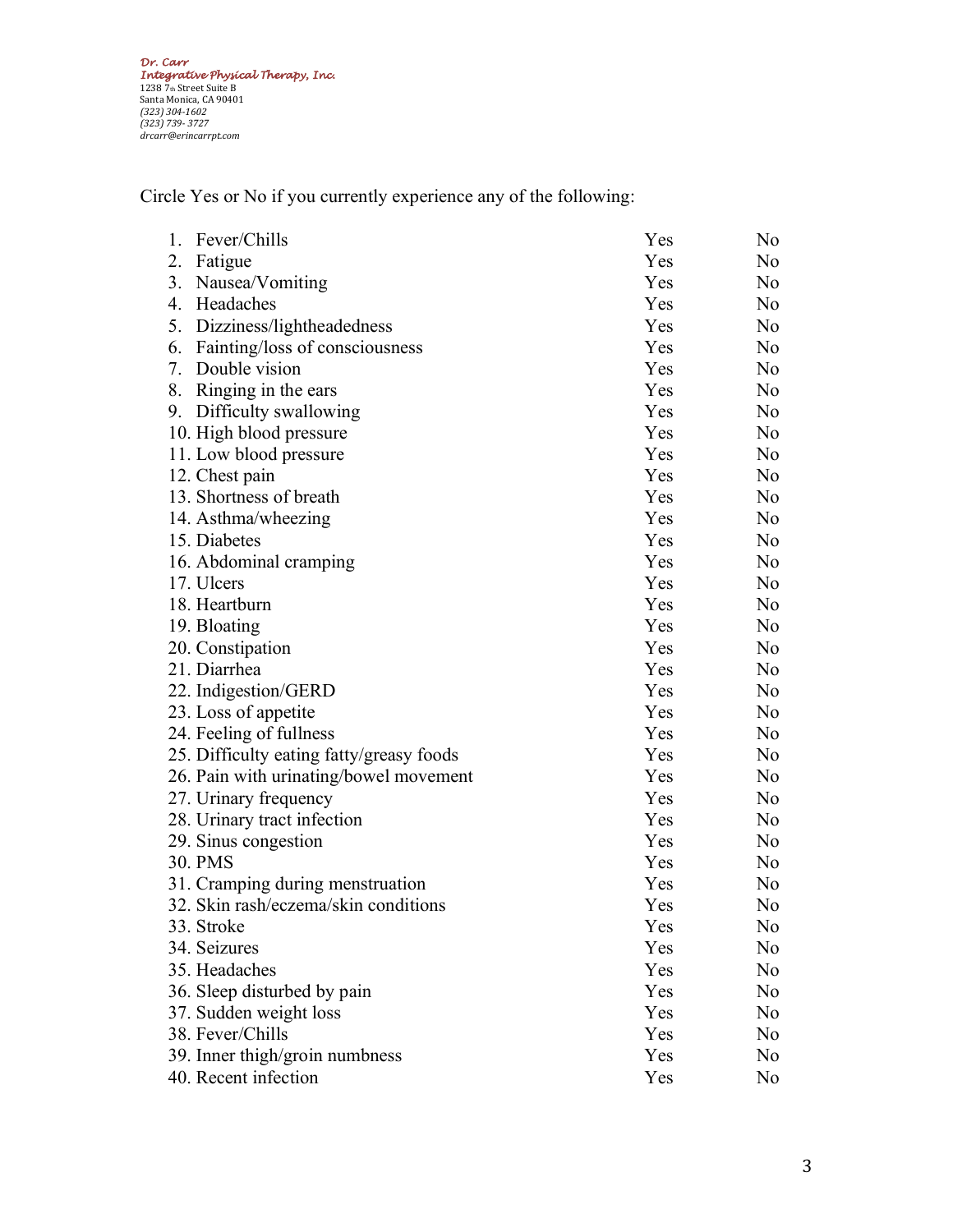Are you under the care/supervision of an MD or DO for any current/related condition(s)?

Have you had any previous treatment for the current condition you are seeking treatment  $\int$  for?

<u> 1989 - Johann John Stein, mars an deutscher Stein und der Stein und der Stein und der Stein und der Stein und</u>

Do you have a history of surgeries?

Please describe your current level of function.

Please list current medications, supplements, vitamins, minerals, etc.

Do you have a history of falling, tripping, stumbling?

Do you have any environmental, food, or medication allergies?

Do you smoke?

Please list any additional pertinent information that may be related to your current condition.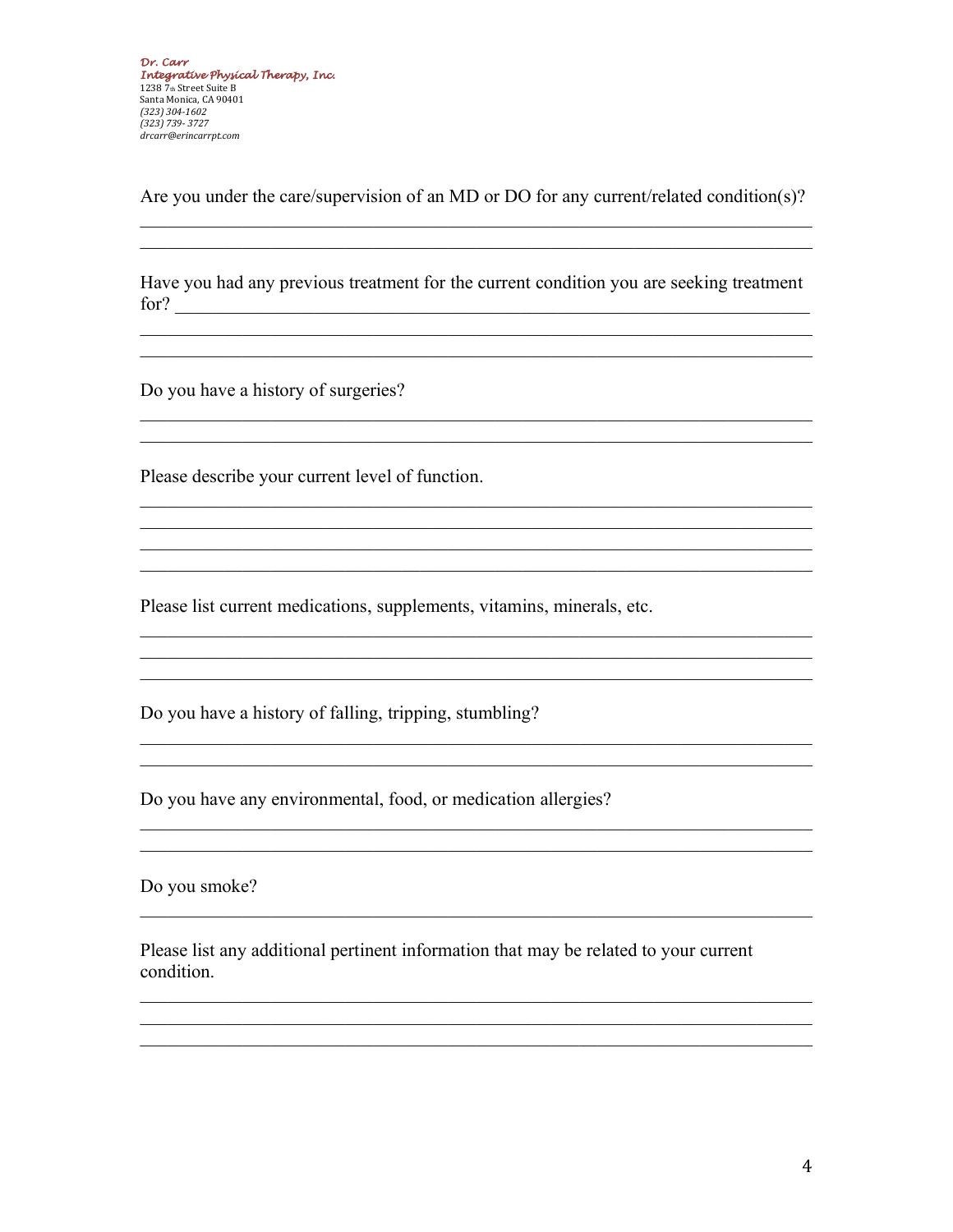*Dr. Carr Integrative Physical Therapy, Inc.*  1238 7th Street Suite B Santa Monica, CA 90401 *(323) 304-1602 (323) 739- 3727 drcarr@erincarrpt.com*

#### **Consent to Treat**

I consent to have Dr. Carr Integrative Physical Therapy to provide physical therapy services at Dr. Carr Integrative Physical Therapy's Office, in my home or office. I hereby agree to participate in and consent to receive the physical therapy interventions recommended by my PT as outlined in my treatment plan. I understand that the response to different physical therapy interventions varies from person to person. Therefore, I agree to inform my PT of any change in my symptoms and function so my treatment plan can be adjusted accordingly. I understand that I may decline any intervention at any time by informing my PT of my desires/concerns and that my refusal may result in a termination of my treatment if my PT determines that there are no other treatment alternatives or the refused intervention is essential to meeting my goals. I also understand that although we have set rehabilitation goals, my PT has made no guarantees that any particular outcomes will result from the therapy interventions.

I have read this consent form, understand the benefits and risks involved in physical therapy, and agree to fully cooperate and participate in the proposed physical therapy interventions in the established plan of care.

| Patient's Name (Printed)  |      |
|---------------------------|------|
| Patient's Signature       | Date |
| Parent/Guardian Signature | Date |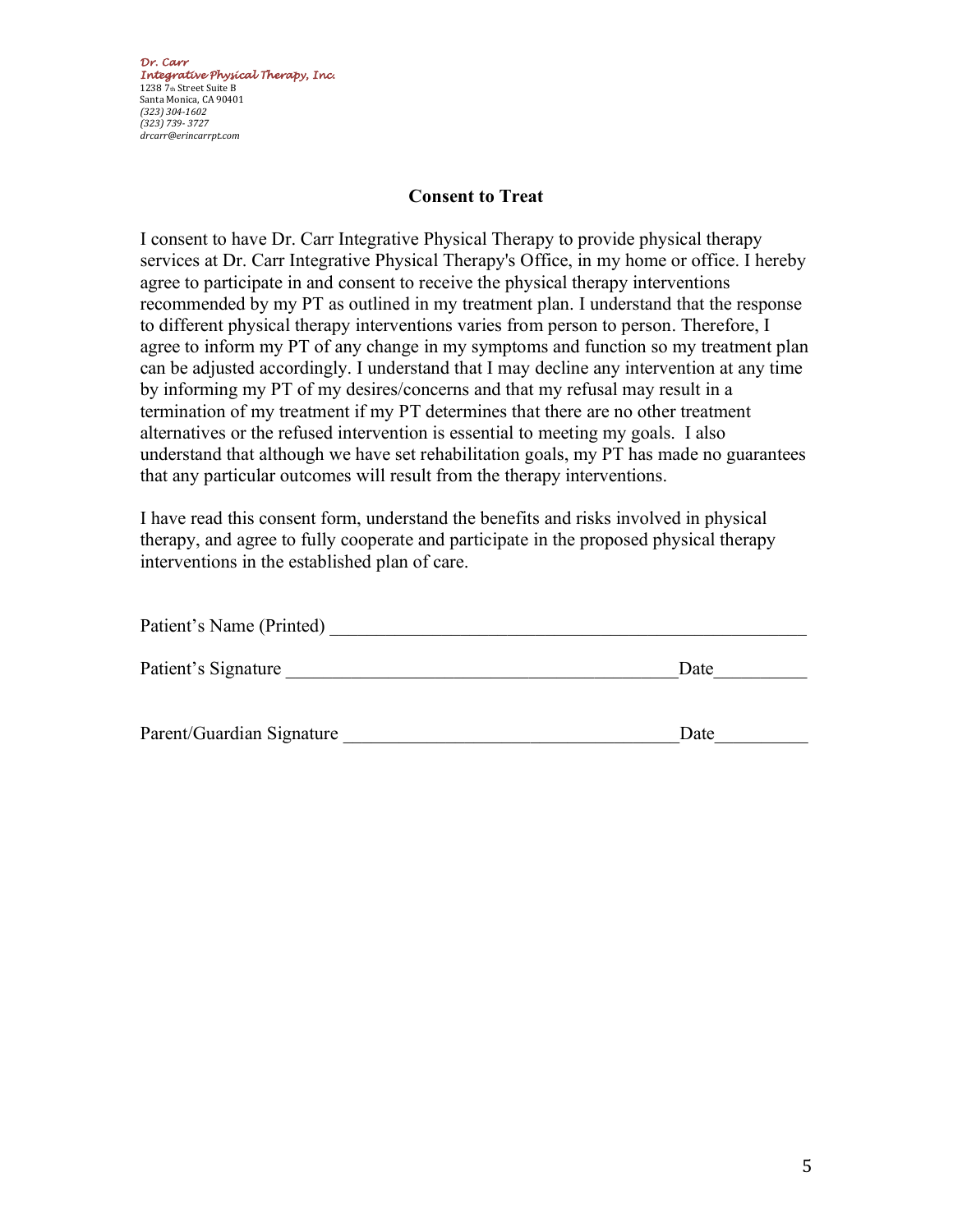*Dr. Carr Integrative Physical Therapy, Inc.*  1238 7th Street Suite B Santa Monica, CA 90401 *(323) 304-1602 (323) 739- 3727 drcarr@erincarrpt.com*

## **Consent for E-mail/Text Communication and Appointment Reminders**

We respect the privacy rights of all our patients and will therefore only communicate with patients and parents/guardians through email, text or voice mail messaging with your written consent. Email can be inherently insecure if your email service does not use encryption. Also, if your email address is through your employer, your employer may have access to your email box. Voice mail may also be insecure, especially if you use a VOIP phone service. When you consent to communicating with us by email, text or phone, you are agreeing to accept the risk that your protected health information may be intercepted by persons not authorized to receive such information. Since we do not control the email and phone systems you use, we are not responsible for any privacy or security breaches that may occur through voicemail, email or text communications that you have consented to.

You may choose to limit the type of voicemail, email or text communication you have with us if you wish to limit your risk of exposing your protected health information to unauthorized persons. Please indicate below what types of correspondence you consent to receive by email or text.

- $\Box$  I do not consent to any voicemail, email or texting communication.
- $\Box$  I consent to receiving communication about the scheduling of appointments (limiting the information disclosed) by the following means: (check all that you consent to)
	- Email
	- $\Box$  Text
	- **D** Voicemail
- $\Box$  I consent to all communication, including but not limited to communication about my medical condition and advice from my health care providers by the following means: (check all that you consent to)
	- Email
	- $\Box$  Text
	- Voicemail

E-mail address:

| Phone number:             |      |
|---------------------------|------|
| Patient Signature         | Date |
| Parent/Guardian Signature | Date |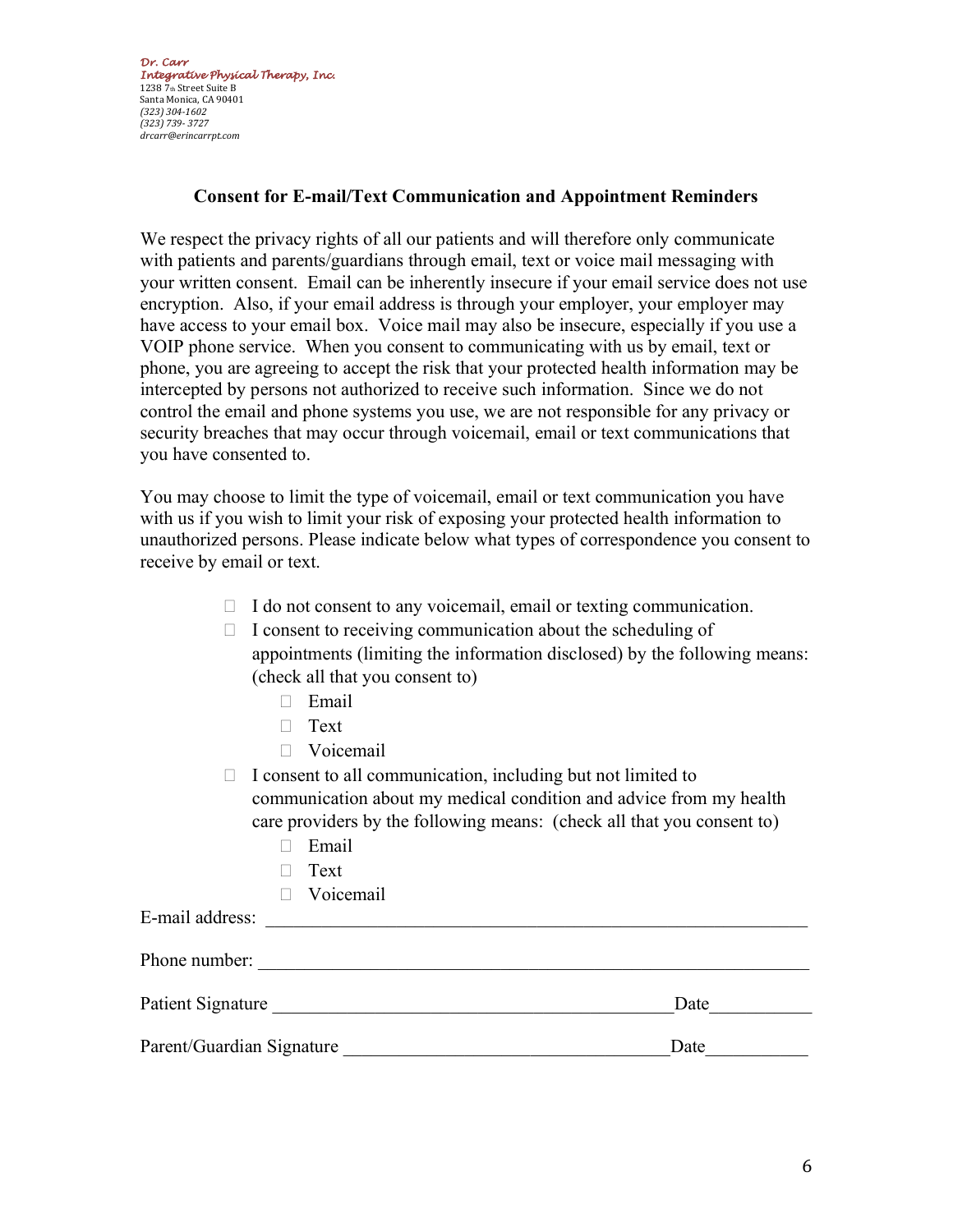# **Payment Agreement**

Thank you for choosing Dr. Carr Integrative Physical Therapy, Inc. as your physical therapy provider. Before we begin services, please sign below indicating you have read, understand and agree to the following payment policies.

You agree to be financially responsible for all charges regardless of any applicable insurance or benefit payments, third-party interest, or the resolution of any legal action or lawsuits in which you may be involved.

Payment is expected at time of service unless you have made other payment arrangements with us.

**Out-of-Network Policy.** (Commercial Health Plans) We are out-of-network with your health plan and you have out-of-network benefits, we will provide you with a copy of your bill that you can, at your discretion, submit to your health plan for reimbursement for the services your health plan covers. You are responsible for contacting your insurance company to determine what your benefits are and obtain any necessary physician referrals and/or pre-authorizations for services. We are not responsible if your health plan denies, in whole or in part, your claims for our services.

**Privacy Rights.** You have a right to privacy under the Health Insurance Portability and Accountability Act (HIPAA) that includes restricting disclosure of your records and claims to your health plan, including Medicare, if you pay privately for your services at the time of service. If you pay for your services at the time of service, we assume you are exercising this right to privacy we will not disclose your medical records to any third party, including your health insurance carrier or Medicare. If you want your records disclosed to any third party in the future, you will need to obtain and sign our Authorization to Release Protected Health Information form before we will disclose your health information.

**Appeals Policy.** You understand that you are responsible for filing all appeals of adverse benefit determinations. If you need assistance filing an appeal with your health plan, contact the consumer assistance agency on your denial letter.

**Prevention, Wellness & Fitness Services.** Most commercial health plans and Medicare do not cover the prevention, wellness or fitness services we offer. Therefore, we will provide you with a receipt for these services upon request.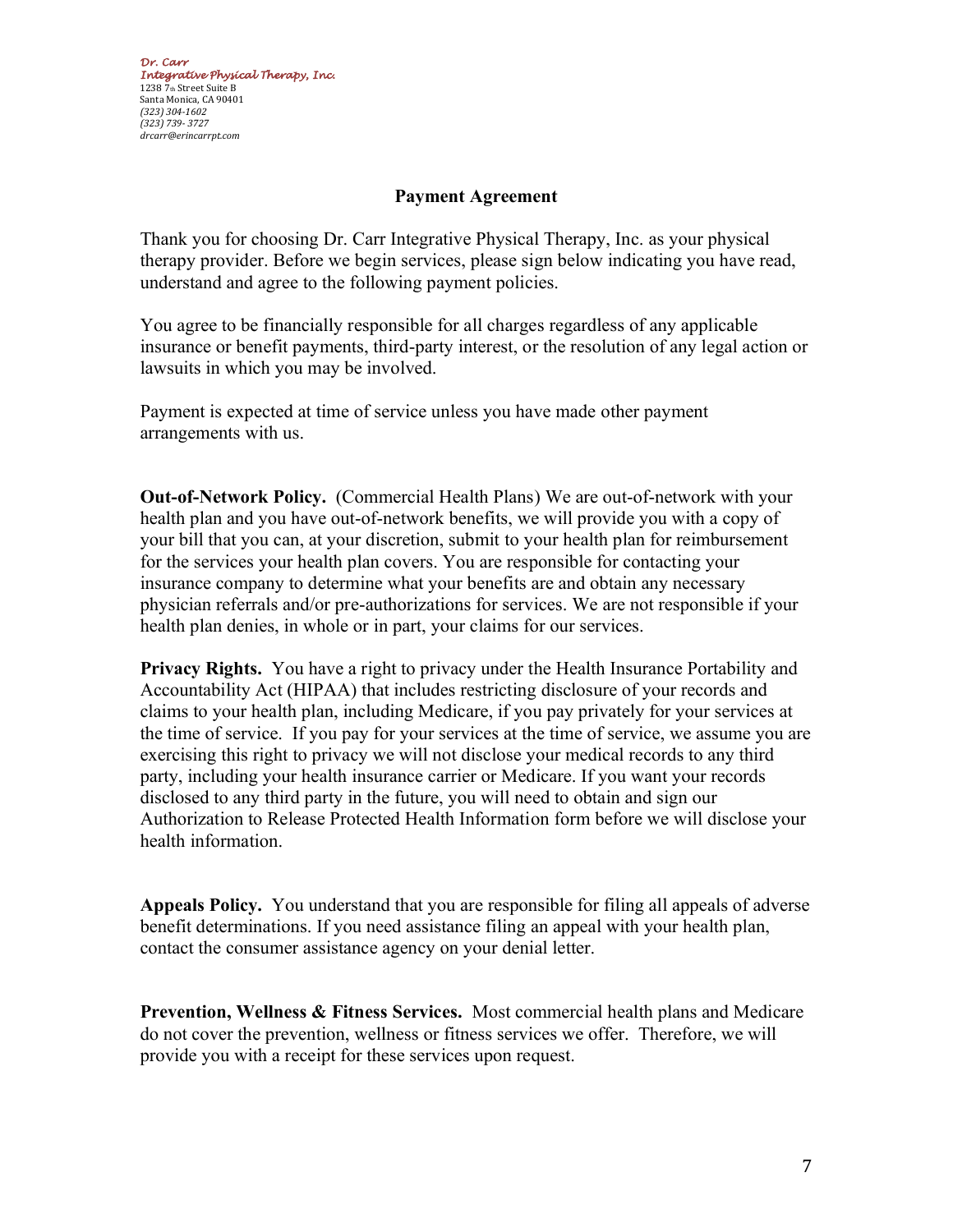*I have read, understand and agree to these payment terms. I acknowledge that I have chosen, of my own free will, to obtain the services provided by Dr. Carr Integrative Physical Therapy, Inc. and have agreed to pay out of pocket for my services without any expectation that my health plan will reimburse me. If I am a Medicare beneficiary, I attest that I have chosen not to use my Medicare benefits for the services I am purchasing and am restricting Dr. Carr Integrative Physical Therapy, Inc. and my therapist from submitting any claims to Medicare pursuant to my right to privacy under HIPAA.* 

 $X \sim$  Date:

# **Signature of Patient and/or Guardian**

A photocopy of this agreement is to be considered valid, the same as if it was the original.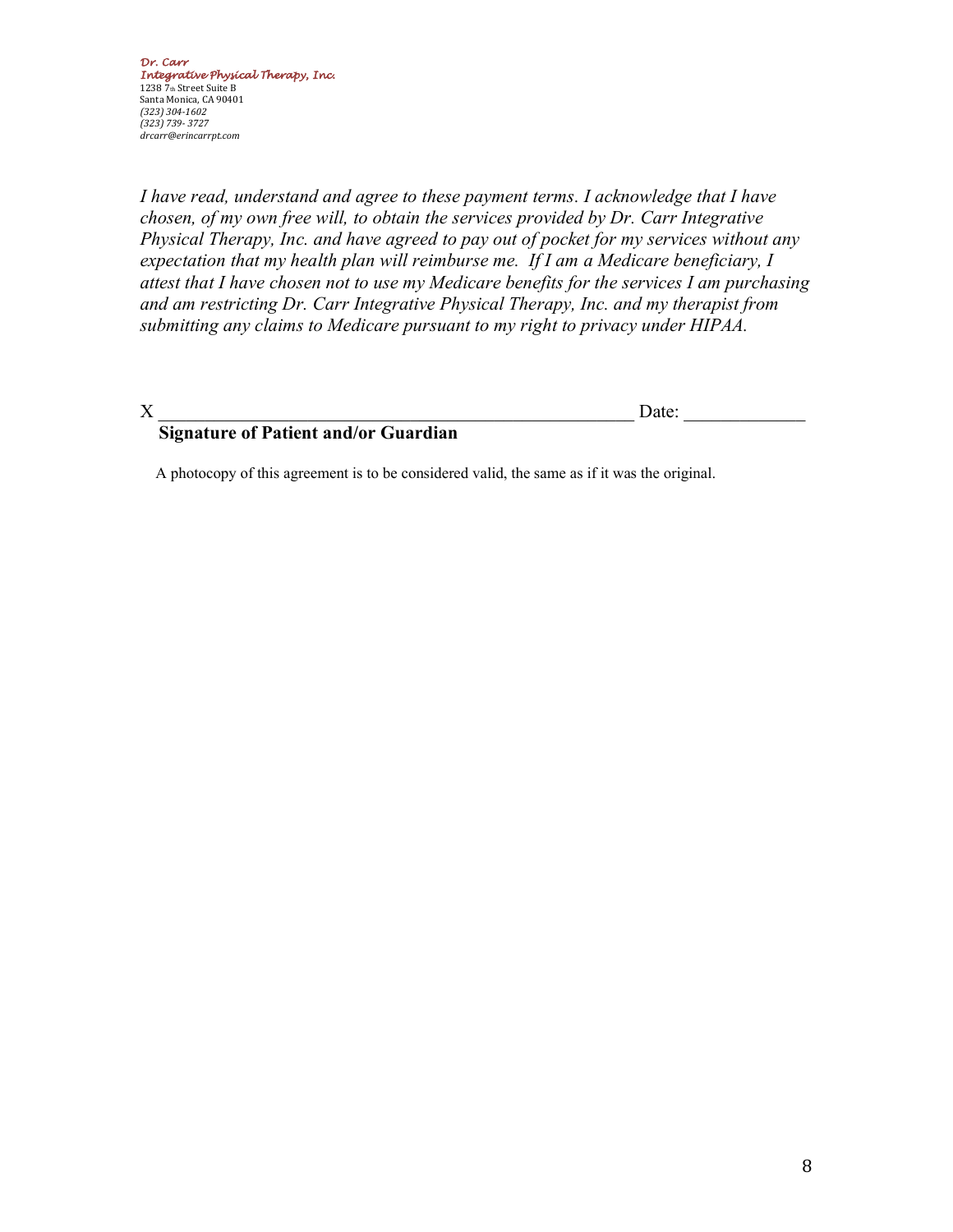*Dr. Carr Integrative Physical Therapy, Inc.*  1238 7th Street Suite B Santa Monica, CA 90401 *(323) 304-1602 (323) 739- 3727 drcarr@erincarrpt.com*

#### **Cancellation Policy**

\_\_\_\_\_\_\_\_\_ (**Initial**) I understand Dr. Carr Integrative Physical Therapy requires **24-hour advanced notice for appointment cancellations or rescheduling**. When I schedule a one-hour in office or in-home physical therapy appointment with Dr. Carr Integrative Physical Therapy that time is reserved for me. When you do not provide a minimum of 24-hour notice of cancellation, this does not give your physical therapist the opportunity to offer your time to another patient in need of treatment. If I cancel an "in office" or "in home" appointment less than 24 hours or no show to an "in office" appointment, I agree to allow Dr. Carr Integrative Physical Therapy, Inc to charge me. The cancellation fee is equal to the normal cost of the "in office" or "in home" treatment.

# **Credit Card Payments**

I hereby authorize Dr. Carr Integrative Physical Therapy, Inc. to charge my credit card, debit card or HSA/FHA card **only** for the agreed amount for services rendered. By signing below, I agree to allow Dr. Carr Physical Therapy, Inc. to charge my credit card for the services rendered. I understand that this information is to be kept private and secure by Dr. Carr Physical Therapy.

| Credit Card Type: VISA/MC/AMEX Zip Code: | <b>CSV Code</b>  |
|------------------------------------------|------------------|
| <b>Account Number:</b>                   | <b>Exp Date:</b> |
| <b>Cardholder Name:</b>                  |                  |
| <b>Authorized Card Holder Signature</b>  |                  |